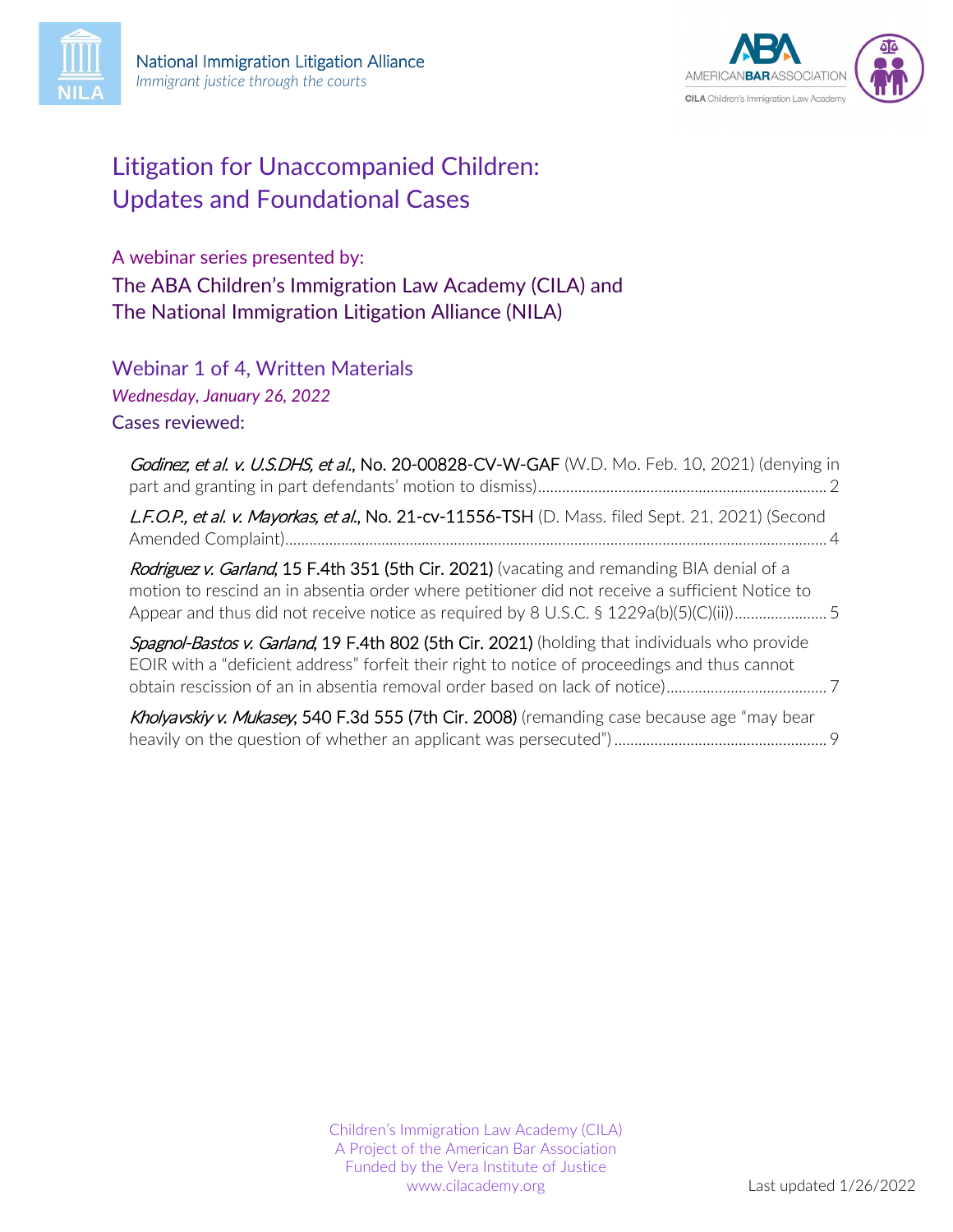# <span id="page-1-0"></span>*Godinez, et al. v. U.S.DHS, et al.***, No. 20-00828-CV-W-GAF** (W.D. Mo. Feb. 10, 2021) (denying in part and granting in part defendants' motion to dismiss)

#### **Issue**

Whether individuals granted SIJ status are parolees for purposes of employment authorization documents.

# Facts and Case History

The plaintiffs are three Guatemalans who entered the United States as minors and subsequently were successful in petitioning for Special Immigrant Juvenile (SIJ) status. Thereafter, each applied for an employment authorization document (EAD) with proof of their SIJ status. U.S. Citizenship and Immigration Services (USCIS) denied their EAD applications, finding that they could not prove that they were parolees and thus were ineligible for EADs as humanitarian or public interest parolees under 8 C.F.R. § 275a.12(c)(11). As result, the plaintiffs could not obtain drivers' licenses or social security numbers, could not work and faced obstacles continuing their education.

Plaintiffs sued the Department of Homeland Security (DHS) and USCIS under the Administrative Procedure Act (APA) (first claim) and the U.S. Constitution (second claim), seeking injunctive and declaratory relief. Specifically, they asked the court to declare that defendants' determination that they—as individuals with SIJ status—were not parolees was arbitrary and capricious and in violation of the law; and to order USCIS to reopen their EAD applications and readjudicate them in accordance with the law.

Relevant here, defendants moved to dismiss the case under Federal Rule of Civil Procedure 12(b)(6) for alleged failure to state a claim, arguing that, under 8 U.S.C. § 1255(h), those with SIJ status are parolees only for purposes of adjustment of status.

# Notable Holdings and Rationale

Applying traditional rules of statutory interpretation, the court denied defendants motion to dismiss with respect to plaintiffs' APA claim. First it noted that § 1255(h) states that a person with SIJ status is "deemed, for purposes of [8 U.S.C. § 1255(a)], to have been paroled into the United States." The court rejected defendants' argument that those with SIJ status are deemed parolees *only* for purposes of adjustment of status, finding that defendants impermissibly read the word "only" into the statute. Instead, it concluded that, while the statute does expressly deem these individuals to be parolees for adjustment purposes, it does not preclude them from being deemed parolees for other purposes. It further found that the SIJ statute's humanitarian purpose and the legislative history behind Congress' adoption of § 1255(h) evidenced Congress' desire to safeguard the humanitarian and public interest relief for abandoned and neglected children. Based upon this, the court concluded that those with SIJ status are paroled for humanitarian purposes, and thus eligible for work authorization.

Finally, with respect to plaintiffs' constitutional claim, the court granted defendants' motion, finding that, because plaintiffs only have a right to apply for an EAD and not an automatic right to be granted an EAD, they do not have either a property or liberty interest protected by the due process clause.



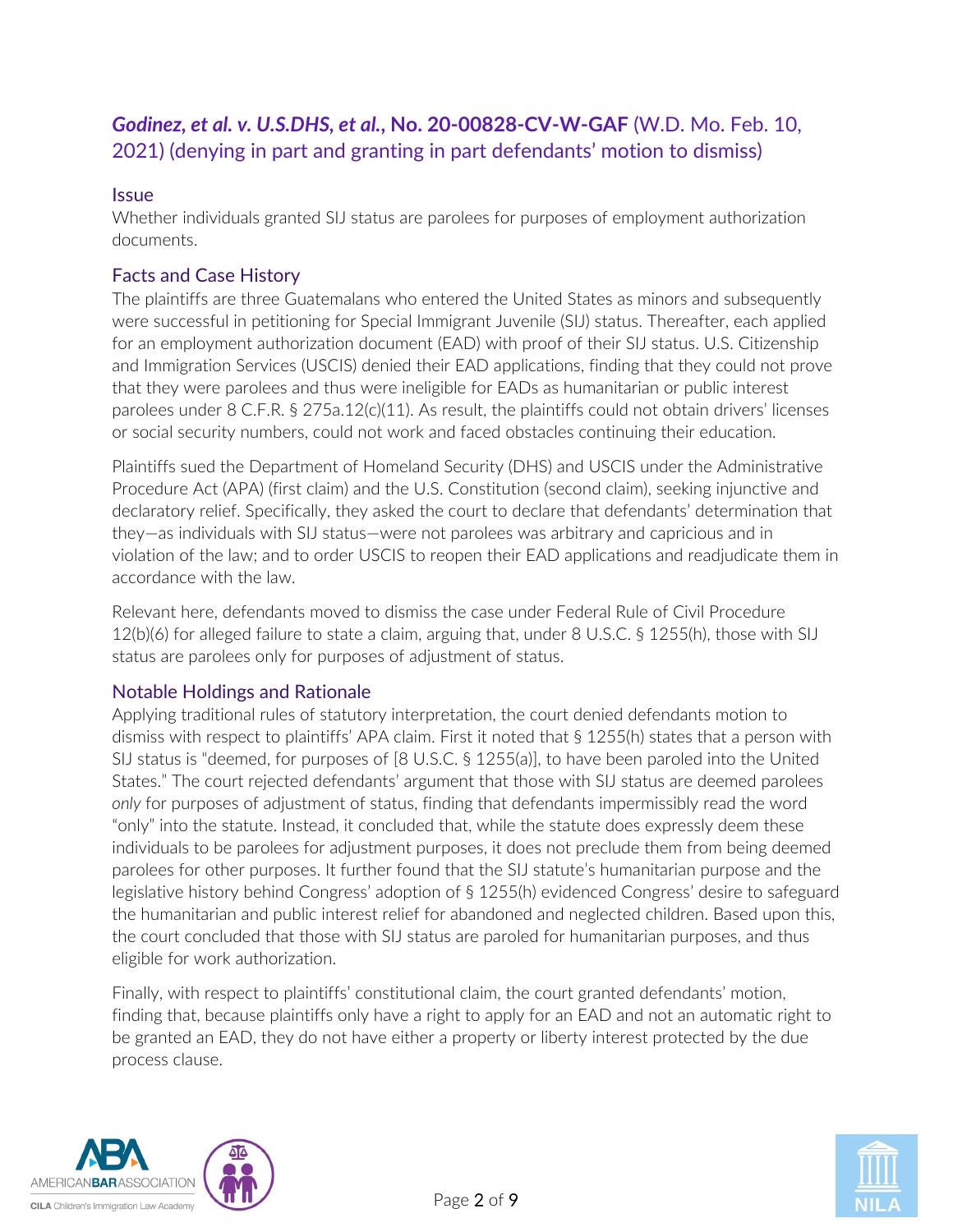# Practice Pointers

- Be aware of ongoing developments in the law on this issue.
	- o Because the decision involved a motion to dismiss, the court did not make a final ruling on the correct interpretation of the law. Subsequently, the court dismissed the case on the parties' joint motion without reaching a final decision.
	- o A pending putative class action in Massachusetts, *L.F.O.P. v. Mayorkas*, No. 21-cv-11556-TSH (D. Mass. filed Sept. 21, 2021), raises the same issue. In that case, defendants DHS and USCIS have advised the court that USCIS is reviewing its policy and may determine that SIJs are eligible for EADs.
- Surviving a motion to dismiss in a federal court immigration case often will lead to a settlement of the case.
- Constitutional claims in immigration-related cases are almost always more difficult than statutory, regulatory or other claims brought under the APA.



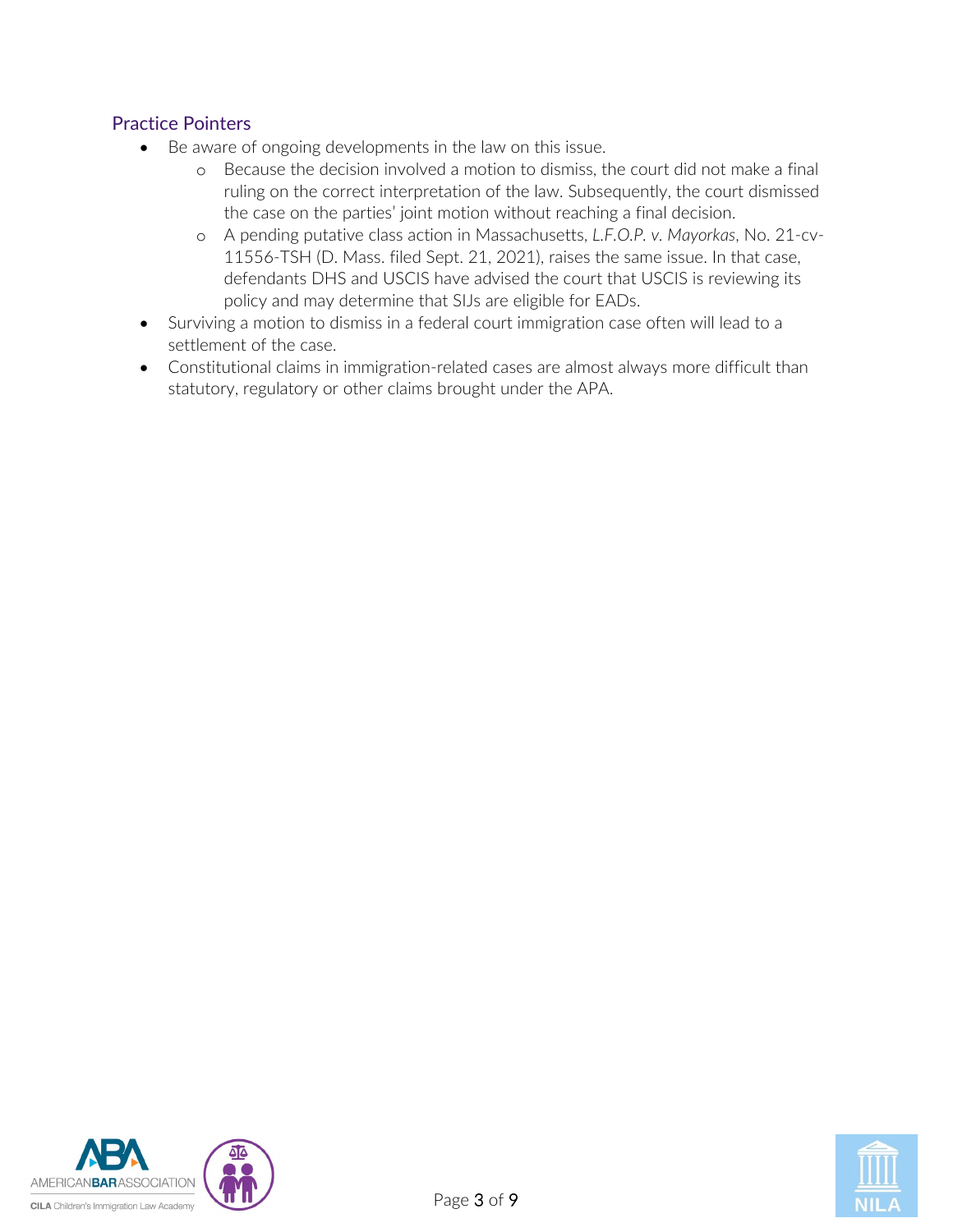# <span id="page-3-0"></span>*L.F.O.P., et al. v. Mayorkas, et al.***, No. 21-cv-11556-TSH** (D. Mass. filed Sept. 21, 2021) (Second Amended Complaint)

#### Issue:

Whether USCIS' policy of refusing to issue employment authorization documents (EADs) to Special Immigrant Juveniles (SIJ) is unlawful.

# Facts and Case History:

In their second amended complaint, four individuals in SIJ status filed this putative class action against the Department of Homeland Security (DHS) and U.S. Citizenship and Immigration Services (USCIS), alleging that the agencies' policy and practice of finding that SIJs are not paroled for purposes of an EAD is unlawful. The complaint alleges that Congress' intent in adopting the SIJ provisions, and particularly 8 U.S.C. § 1255(h)—which deems an SIJ to be paroled for purposes of adjustment of status—was to ensure that SIJs were deemed paroled for urgent humanitarian reasons under 8 U.S.C. § 1182(d)(5). Further, by deeming SIJs paroled for urgent humanitarian reasons under § 1182(d)(5), Congress intended that they be eligible for both adjustment of status and also an EAD under 8 U.S.C. § 1324a and 8 C.F.R. § 275a.12(c)(11). These latter provisions render noncitizens who have been paroled into the United States for urgent humanitarian reasons eligible for an EAD.

Plaintiffs further assert that defendants' policy is to not issue an EAD under 8 C.F.R. § 274a.12(c)(11) unless the person has an I-94 and that USCIS fails to issue I-94s to SIJs. Consequently, SIJs are precluded from obtaining an EAD unless they qualify for one on an independent basis—such as an application for asylum or adjustment of status. Plaintiffs detail the irreparable harm that results from this policy to them and putative class members. Finally, the complaint challenges USCIS' policy as violating the Immigration and Nationality Act (INA), its implementing regulations, and the Administrative Procedure Act (APA). Plaintiffs seek a declaration from the court that defendants' policy violates the law and an injunction prohibiting defendants from denying EADs to plaintiffs and putative class members based on this policy.

On December 27, 2021, defendants moved for a stay of all proceedings on the basis that USCIS was considering a new process by which SIJs would be eligible for EADs and that a decision could be forthcoming within 45 days. Plaintiffs opposed staying the case.

On January 10, 2022, plaintiffs filed a motion for class certification, seeking to certify a class of SIJs in Massachusetts whose EAD applications have been or will be denied under this policy or who have not applied because of the futility of doing so.

Both the stay motion and the motion for class certification remain pending.

# Practice Pointers:

• Be aware of ongoing developments with respect to both this case and this issue. In particular, watch for an announcement of a change in policy from USCIS



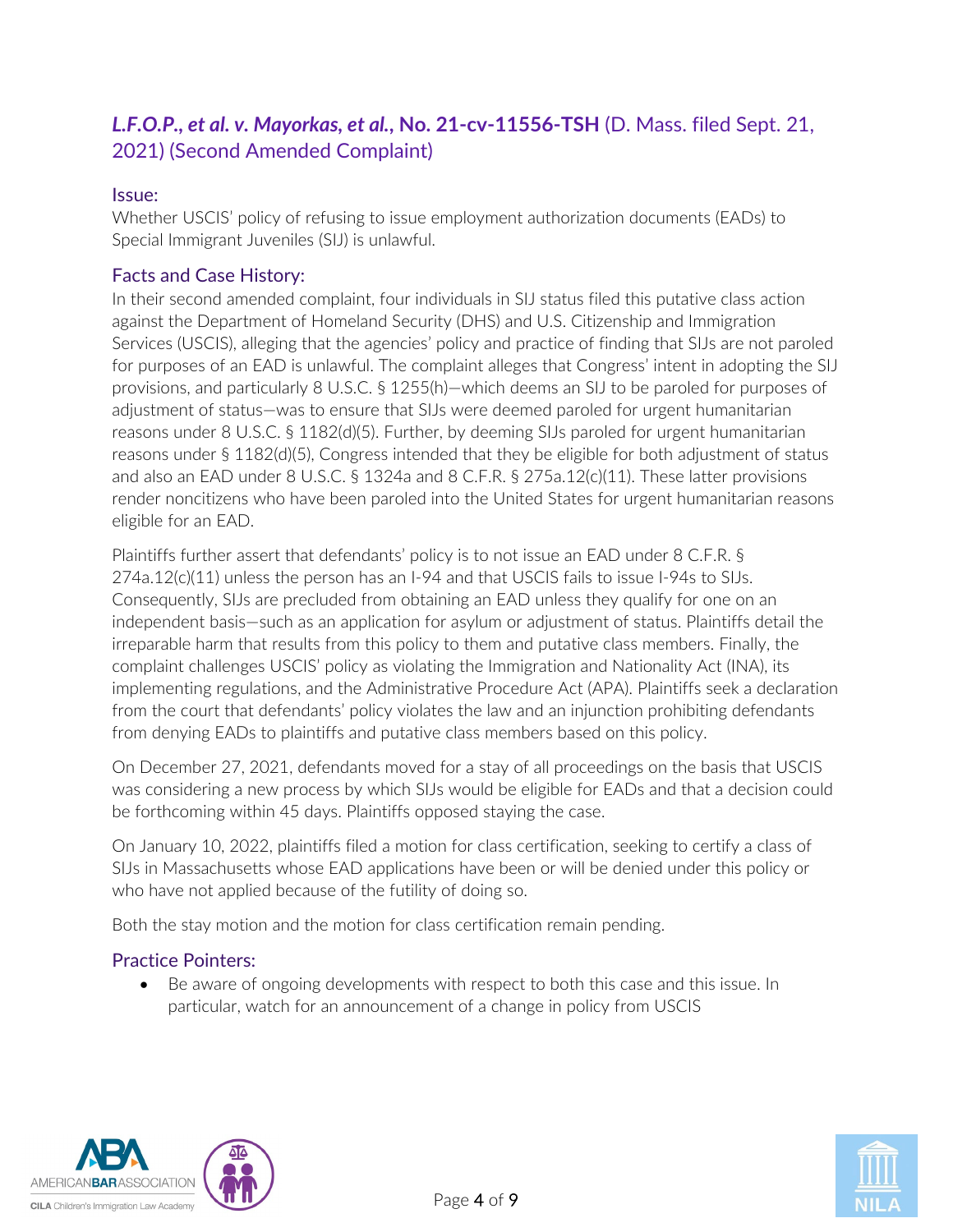<span id="page-4-0"></span>*Rodriguez v. Garland***, 15 F.4th 351 (5th Cir. 2021)** (vacating and remanding BIA denial of a motion to rescind an in absentia order where petitioner did not receive a sufficient Notice to Appear and thus did not receive notice as required by 8 U.S.C. § 1229a(b)(5)(C)(ii))

# Facts:

Petitioner was served with a Notice to Appear (NTA) that did not include the date and time that removal proceedings would be held as required by 8 U.S.C. § 1229(a)(1)(G)(i). Subsequently, the Executive Office for Immigration Review (EOIR) sent a Notice of Hearing (NOH) to Petitioner's address on file. However, Petitioner did not receive the NOH because he no longer resided at the address. He did not appear at the removal hearing and an immigration judge (IJ) ordered him removed in absentia on March 12, 2018.

About four months later, Petitioner filed a motion to rescind and reopen the order, arguing that he had not received sufficient notice because the NTA did not include information required by 8 U.S.C. § 1229(a). The IJ denied the motion and the BIA affirmed the denial, finding that Petitioner had not established that he did not receive the NOH and that the NTA, combined with the NOH, provided sufficient notice. Petitioner filed a petition for review.

# Notable Holding and Rationale:

The Court found that the BIA erred in holding that the notice requirements for an in absentia order could be satisfied by an NTA that lacked time and date information and a subsequent NOH. *See* 15 F.4th at 355.

Pursuant to 8 U.S.C. § 1229a(b)(5)(C)(ii), individuals who receive an in absentia removal order can seek rescission and reopening of the order if they "demonstrate that [they] did not receive notice in accordance with paragraph (1) or (2) of [8 U.S.C. § 1229(a)]." Section 1229(a) provides written notice requirements for NTAs and NOHs, including that NTAs must provide "[t]he time and place at which [removal] proceedings will be held."

The Fifth Circuit recognized that the Supreme Court interpreted the requirements of 8 U.S.C. § 1229(a) in *Pereira v. Sessions*, 138 S. Ct. 2105 (2018), and *Niz-Chavez v. Garland*, 141 S. Ct. 1474 (2021). *See* 15 F.4th at 354-55. The Fifth Circuit found that *Niz-Chavez* required "that the § 1229(a) notice requirements must be included in a single document," in the context of the cancellation of removal stop-time rule. *Id*. at 355. Because the in absentia recission statute similarly references the notice requirements of 8 U.S.C. § 1229(a), the Fifth Circuit found that *Niz-Chavez*'s holding also applies in the in absentia context. *Id*. Therefore, because Petitioner's NTA did not contain the required time and date information, the NTA did not "'satisf[y] the written notice requirements of [8 U.S.C. § 1229(a)],' directly contrary to the Supreme Court's interpretation of § 1229(a) in *Niz-Chavez*," despite the subsequent NOH. *Id*. The Fifth Circuit vacated the BIA's decision and remanded "for further proceedings consistent with *Niz-Chavez*."

# Practice Pointers:

• Be aware of ongoing developments in this case and this area of law:



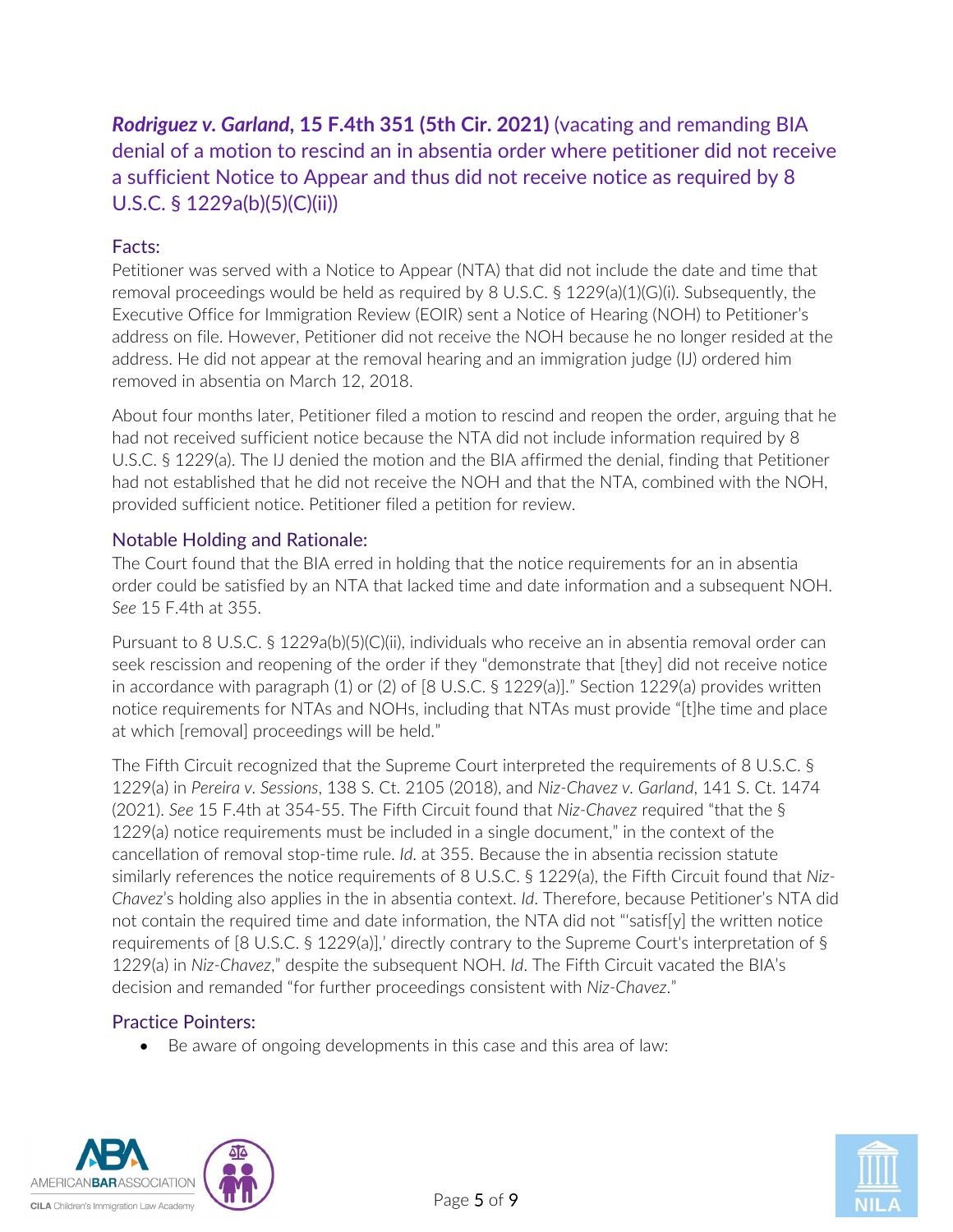- o The U.S. Attorney General filed a petition for rehearing in November 2021 and Petitioner filed an opposition in December 2021. The petition remains pending before the Court.
- o Subsequently, the BIA issued a contrary ruling, holding that an individual can receive sufficient notice for in absentia proceedings through a non-*Pereira*  compliaint NTA followed by a statutorily sufficient NOH. *See Matter of LaParra*, 28 I&N Dec. 425 (BIA 2022). Thus, outside of the Fifth Circuit, the BIA will deny a motion to rescind on this basis; individuals could then seek review from the relevant court of appeals.
- Note that this argument provides for reopening and rescission *only* for individuals who received *in absentia* removal orders.
- There is no time limit for filing a motion to rescind an in absentia order based on lack of notice, so such motions can be filed even for removal orders issued many years ago.
- Be aware of Fifth Circuit decision finding that individuals who provide EOIR with a "deficient address" forfeit their right to notice of proceedings and thus cannot obtain rescission of an in absentia removal order for lack of notice. *See, e.g.*, *Spagnol-Bastos v. Garland*, 19 F.4th 802 (5th Cir. 2022).



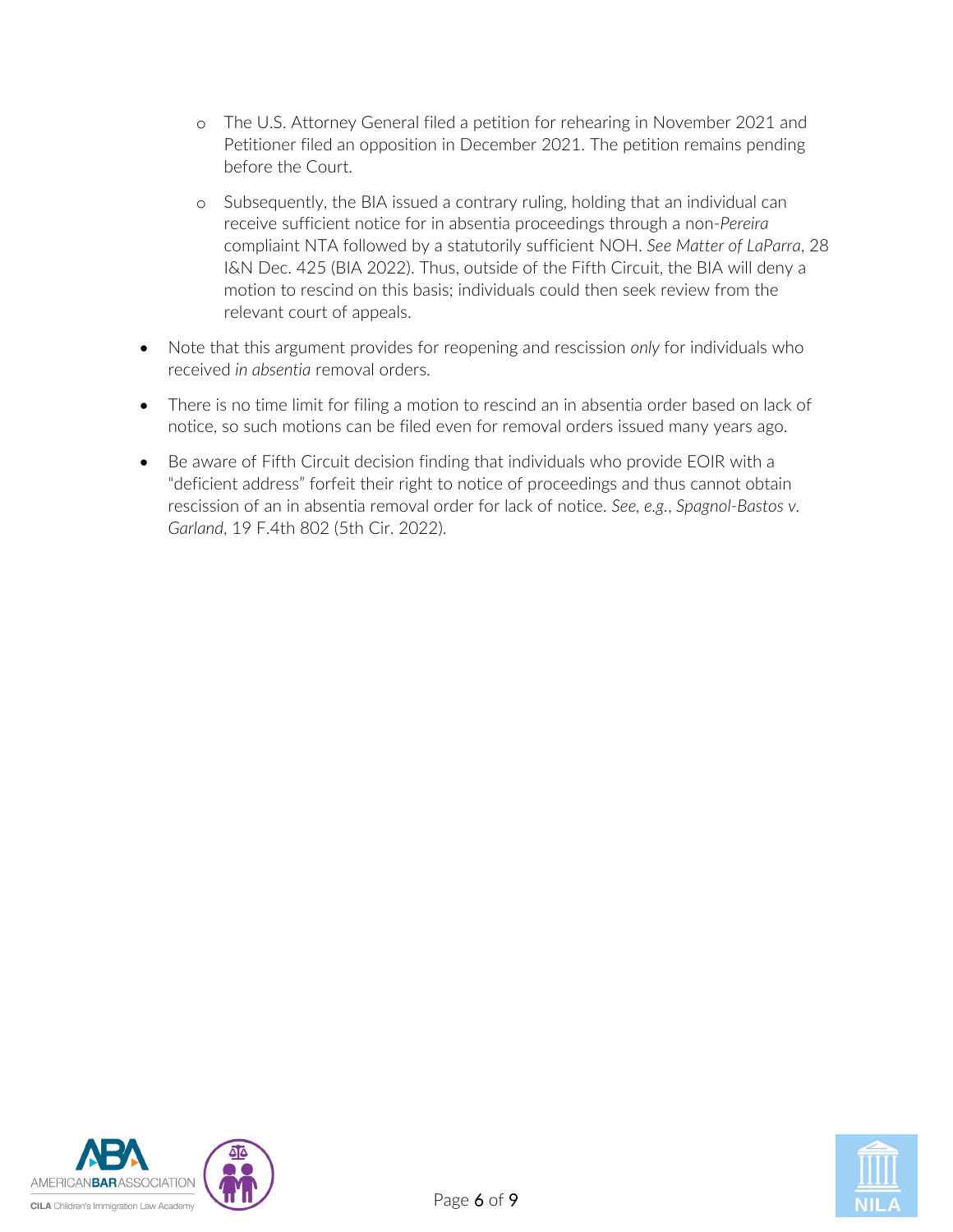<span id="page-6-0"></span>*Spagnol-Bastos v. Garland***, 19 F.4th 802 (5th Cir. 2021)** (holding that individuals who provide EOIR with a "deficient address" forfeit their right to notice of proceedings and thus cannot obtain rescission of an in absentia removal order based on lack of notice)

# Facts:

Petitioner was served with a Notice to Appear (NTA) by the Immigration and Naturalization Service shortly after entering the United States. The NTA did not include the date and time that removal proceedings would be held as required by 8 U.S.C. § 1229(a)(1)(G)(i) but did provide a warning that Petitioner was required to provide immigration officials with a current mailing address. Petitioner provided immigration officials with a mailing address and was released from detention. Subsequently, the Executive Office for Immigration Review (EOIR) sent Petitioner a notice of hearing (NOH), but it was returned as undeliverable. Petitioner was ordered removed in absentia. A copy of the order was also returned to the immigration court as undeliverable.

Many years later, Petitioner filed a motion to rescind and reopen the in absentia removal order based on lack of notice, stating that the immigration officer had erred in recording his mailing address prior to his release from detention. An immigration judge denied the motion, rejecting Petitioner's testimony and finding that he had not provided EOIR with his correct address. The BIA affirmed the decision and also found that Petitioner was not eligible for cancellation under *Pereira v. Sessions*, 138 S. Ct. 2105 (2018). Petitioner filed a petition for review.

# Notable Holding and Rationale:

The Fifth Circuit affirmed the BIA's decision and found that Petitioner had forfeited his right to notice and that he was ineligible for cancellation of removal. *See* 19 F.4th at 806-08.

Pursuant to 8 U.S.C. § 1229a(b)(5)(C)(ii), individuals who receive an in absentia removal order can seek rescission and reopening of the order if they "demonstrate that [they] did not receive notice in accordance with paragraph (1) or (2) of [8 U.S.C. § 1229(a)]." However, "[n]o written notice shall be required" for an in absentia order if an individual "has failed to provide the address required under [8 U.S.C. § 1229(a)(1)(F)]," which requires providing "a written record of an address and telephone number (if any) at which the [individual] may be contacted," as well as updates to changes in address and telephone number. 8 U.S.C. §§ 1229a(b)(5)(B), 1229(a)(1)(F).

The Fifth Circuit affirmed that an individual "who forfeits his right to notice by failing to provide a viable mailing address cannot seek to reopen the removal proceedings and rescind the in absentia removal order for lack of notice." 19 F.4th at 806. Because the Court found that Petitioner did not do so, it affirmed the BIA's decision finding he was not entitled to seek rescission based on lack of notice. *Id*. at 806-07.

The Fifth Circuit also affirmed the BIA's holding that Petitioner was not eligible for cancellation. Petitioner has argued to the BIA that he was eligible for cancellation based on the interpretation of the stop-time rule in *Pereira* but conceded his argument was foreclosed in his opening brief to the Fifth Circuit based on the Court's precedent regarding correcting deficient NTAs with subsequent NOHs. After the Supreme Court issued its decision in *Niz-Chavez v. Garland*, 141 S. Ct. 1474 (2021) and the Fifth Circuit decided *Rodriguez v. Garland*, 15 F.4th 351 (5th Cir. 2021), both requiring NTAs to include all information required by 8 U.S.C. § 1229(a), regardless of subsequent



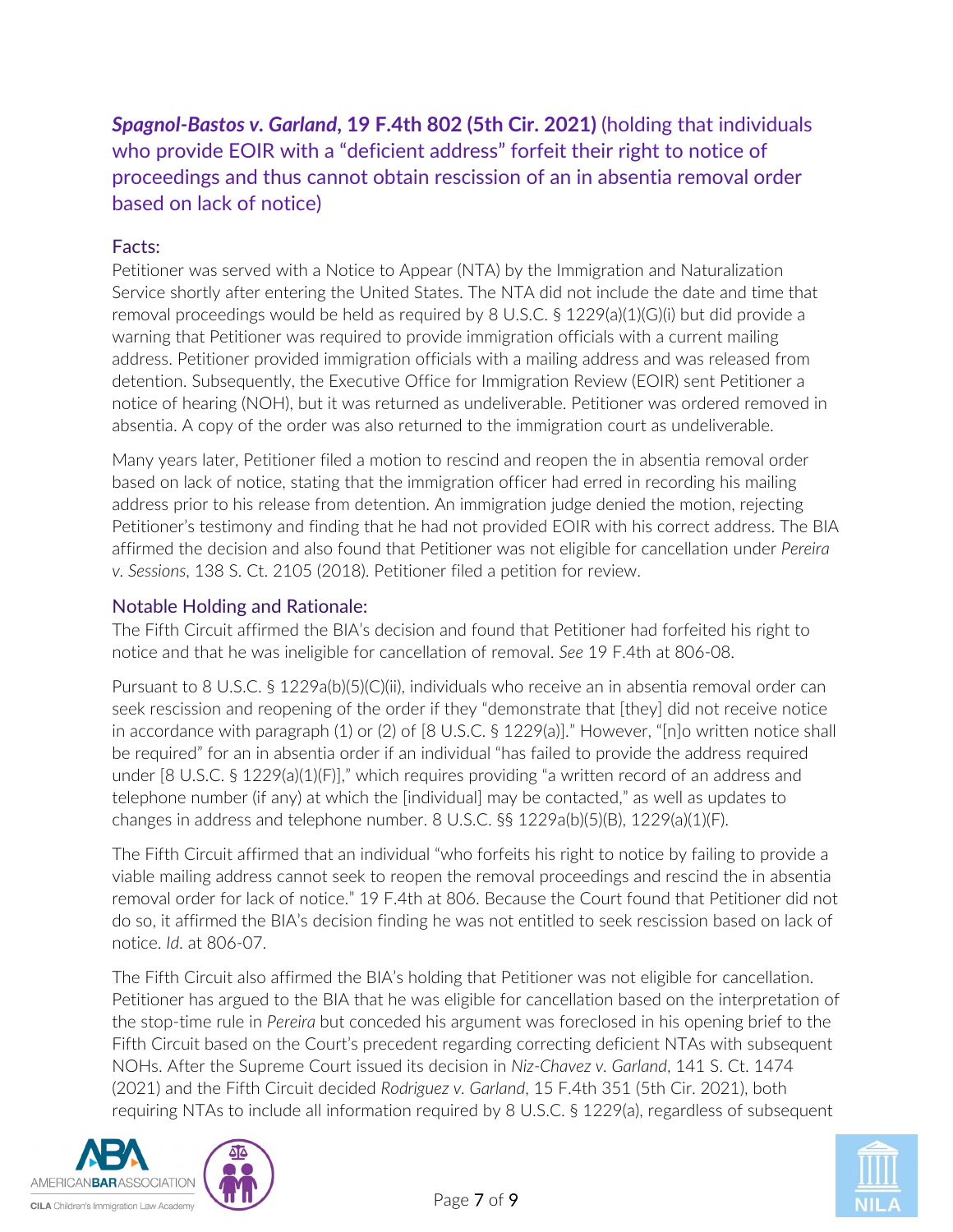NOHs, Petitioner sought to re-raise his cancellation argument. However, the Court found that the argument was forfeited because it was not raised in the opening brief. *Id*. at 808.

# Practice Pointers:

- Be aware of ongoing developments in this case and this area of law:
	- o Petitioner has received an extension of time in which to file a petition for rehearing until February 2022.
- Note that the Court distinguished *Rodriguez* because, in that case, the petitioner "provided immigration authorities with a viable mailing address and therefore did not forfeit his right to notice." 19 F.4th at 807 n.2.
- Consider arguments—and evidence—that an individual *did* provide a sufficient address and/or that EOIR had a sufficient address at the time of the relevant hearing notice and/or hearing.
- Be sure to preserve *all* arguments, even those apparently foreclosed by BIA or court of appeals case law, at all levels of the case, including IJ, BIA, and court of appeals briefing.